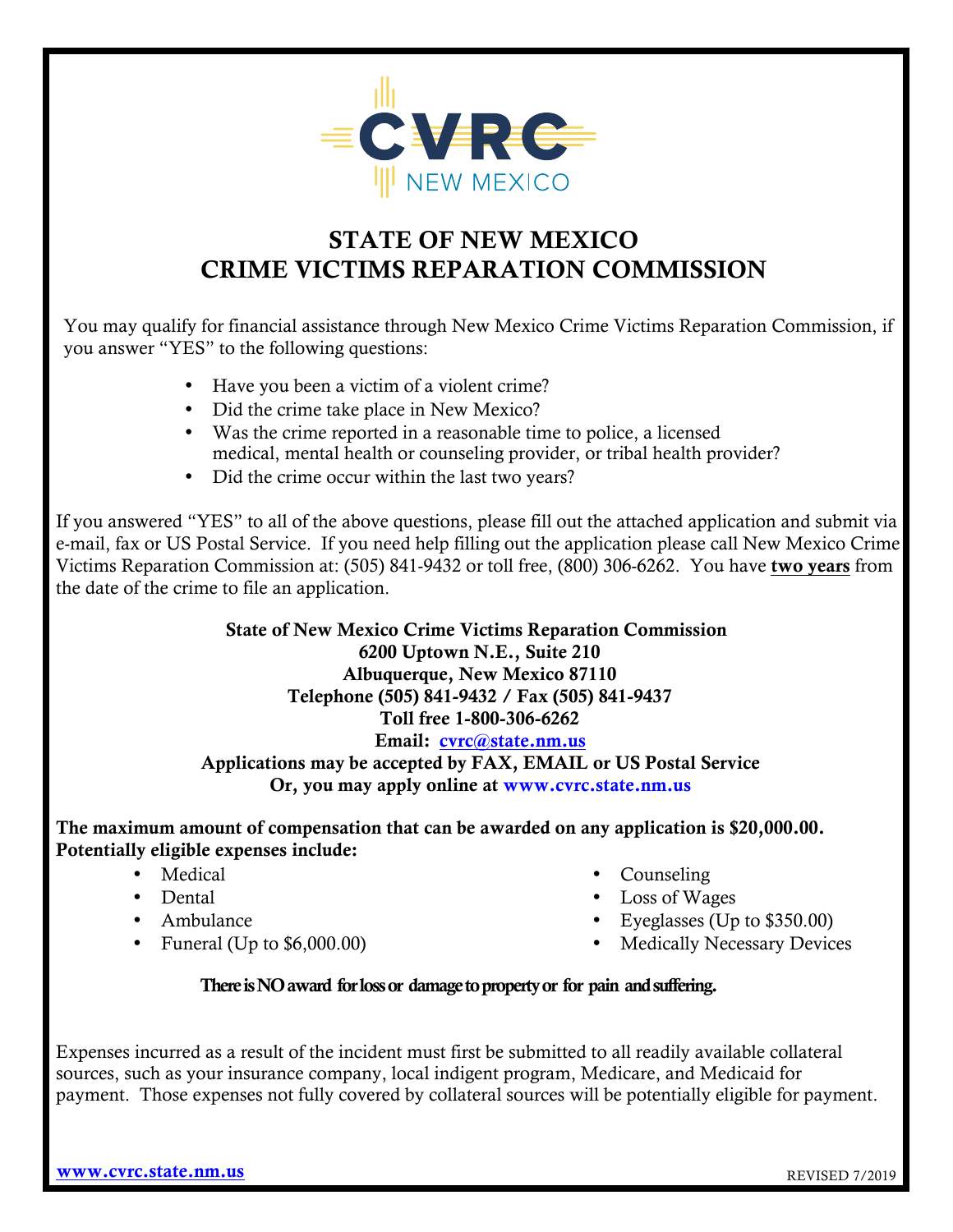# NM CRIME VICTIMS REPARATION COMMISSION APPLICATION

6200 Uptown NE Suite 210 Albuquerque, NM 87110 Phone: 505-841-9432 Fax: 505-841-9437 E-mail: cvrc@state.nm.us Web: www.cvrc.state.nm.us

#### DO NOT USE PENCIL

#### Section 1. VICTIM INFORMATION

| First Name:                             |                  | Middle Initial:    |               | Last Name:         |                 |
|-----------------------------------------|------------------|--------------------|---------------|--------------------|-----------------|
| Mailing Address:                        |                  |                    |               |                    |                 |
| City:                                   |                  | State:             |               | Zip Code:          |                 |
| E-mail Address:                         |                  |                    |               |                    |                 |
| Home Phone #:                           |                  | Cell or Message #: |               |                    |                 |
| Date of Birth:                          | Age at Incident: |                    |               | Social Security #: |                 |
| Gender:<br>$\Box$ Male<br>$\Box$ Female |                  | Marital Status:    | $\Box$ Single | $\Box$ Married     | $\Box$ Divorced |

#### IF THE VICTIM IS:

☐ DECEASED (Submit copy of death certificate) ☐ INCAPACITATED (Submit a power of attorney) ☐ A MINOR PLEASE COMPLETE SECTION 2 (CLAIMANT INFORMATION)

| Section 2. CLAIMANT INFORMATION                                                                                                                    |                    |            |  |
|----------------------------------------------------------------------------------------------------------------------------------------------------|--------------------|------------|--|
|                                                                                                                                                    |                    |            |  |
| First Name:                                                                                                                                        | Middle Initial:    | Last Name: |  |
| Relationship to Victim: $\square$ Spouse $\square$ Parent $\square$ Sibling $\square$ Child $\square$ Grandparent $\square$ Friend $\square$ Other |                    |            |  |
| Mailing Address:                                                                                                                                   |                    |            |  |
| City:                                                                                                                                              | State:             | Zip Code:  |  |
| E-mail Address:                                                                                                                                    |                    |            |  |
| Home Phone #:                                                                                                                                      | Cell or Message #: |            |  |
| Date of Birth:                                                                                                                                     | Social Security #: |            |  |

Section 3. ADDITIONAL CONTACT PERSON

#### PLEASE LIST SOMEONE WHO DOES NOT RESIDE WITH THE VICTIM/CLAIMANT AS AN ALTERNATE CONTACT PERSON IF WE ARE UNABLE TO CONTACT YOU

| First Name:                                                                                                                                        | Middle Initial:    | Last Name: |  |
|----------------------------------------------------------------------------------------------------------------------------------------------------|--------------------|------------|--|
| Relationship to Victim: $\square$ Spouse $\square$ Parent $\square$ Sibling $\square$ Child $\square$ Grandparent $\square$ Friend $\square$ Other |                    |            |  |
| Mailing Address:                                                                                                                                   |                    |            |  |
| City:                                                                                                                                              | State:             | Zip Code:  |  |
| Home Phone $#$ :                                                                                                                                   | Cell or Message #: |            |  |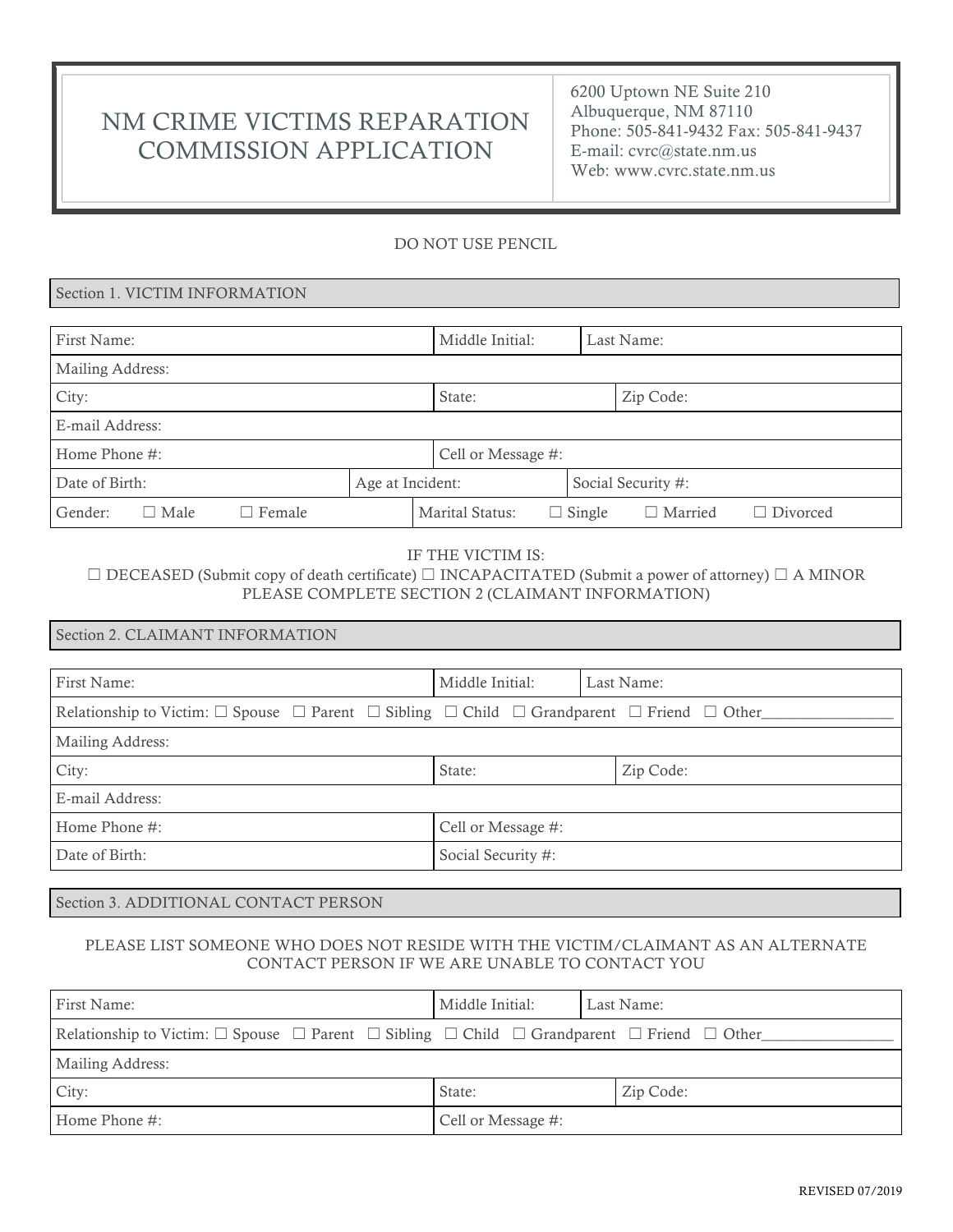| Section 4. CRIME INFORMATION (Provide copy of police report if available) |  |  |
|---------------------------------------------------------------------------|--|--|
|---------------------------------------------------------------------------|--|--|

| Date of Crime:                                                                                                                    | Date Crime was Reported:                                 |                                 | Police Case #:                                                                                                         |  |
|-----------------------------------------------------------------------------------------------------------------------------------|----------------------------------------------------------|---------------------------------|------------------------------------------------------------------------------------------------------------------------|--|
| Police Agency:                                                                                                                    | Detective:                                               |                                 |                                                                                                                        |  |
| Crime Location (Street Address):                                                                                                  |                                                          |                                 |                                                                                                                        |  |
| City:                                                                                                                             | County:                                                  |                                 |                                                                                                                        |  |
| Brief Description of Crime:                                                                                                       |                                                          |                                 |                                                                                                                        |  |
|                                                                                                                                   |                                                          |                                 |                                                                                                                        |  |
| Injuries:                                                                                                                         |                                                          |                                 |                                                                                                                        |  |
| Any prior existing disabilities of victim? $\Box$ Yes $\Box$ No<br>Describe:                                                      |                                                          |                                 |                                                                                                                        |  |
| Name of Suspect:                                                                                                                  |                                                          | Suspect 2:                      |                                                                                                                        |  |
| Section 5. COLLATERAL SOURCES                                                                                                     |                                                          |                                 |                                                                                                                        |  |
|                                                                                                                                   |                                                          | $\Box$ Medicaid $\Box$ Medicare | $\Box$ IHS<br>$\Box$ Auto Insurance                                                                                    |  |
| □ Social Security □ Donations: \$                                                                                                 |                                                          |                                 |                                                                                                                        |  |
|                                                                                                                                   | Hired an attorney for a civil suit? $\Box$ Yes $\Box$ No |                                 |                                                                                                                        |  |
| Attorney's Name:                                                                                                                  |                                                          | Phone #:                        |                                                                                                                        |  |
|                                                                                                                                   |                                                          |                                 |                                                                                                                        |  |
|                                                                                                                                   |                                                          |                                 | Section 6. POTENTIALLY ELIGIBLE EXPENSES (List all providers and check those expenses that are applicable)             |  |
| $\Box$ Ambulance                                                                                                                  | $\Box$ Prescriptions                                     |                                 | $\Box$ Radiology (x-rays)                                                                                              |  |
| $\square$ Eyeglasses/Contacts/Hearing Aids                                                                                        | $\Box$ Travel                                            |                                 | □ Crime Scene Cleanup                                                                                                  |  |
| Medical Provider(s):                                                                                                              |                                                          |                                 |                                                                                                                        |  |
| Dental Provider(s):                                                                                                               |                                                          |                                 |                                                                                                                        |  |
| Counseling Provider(s):                                                                                                           |                                                          |                                 |                                                                                                                        |  |
| Funeral Home:                                                                                                                     |                                                          |                                 |                                                                                                                        |  |
|                                                                                                                                   |                                                          |                                 | LOSS OF WAGES: Did the $\Box$ VICTIM $\Box$ CLAIMANT take time off from work due to the incident? $\Box$ Yes $\Box$ No |  |
| Name of Employer:                                                                                                                 |                                                          |                                 |                                                                                                                        |  |
| Mailing Address:                                                                                                                  |                                                          |                                 |                                                                                                                        |  |
| Work Phone:                                                                                                                       |                                                          | Contact Person:                 |                                                                                                                        |  |
| Section 7. PLEASE PROVIDE THE FOLLOWING STATISTICAL INFORMATION                                                                   |                                                          |                                 |                                                                                                                        |  |
| Country of Birth:                                                                                                                 |                                                          |                                 |                                                                                                                        |  |
| Race/Ethnicity of Victim:                                                                                                         |                                                          |                                 |                                                                                                                        |  |
| □ American Indian/Alaska Native<br>$\Box$ Black/African American<br>$\Box$ Asian<br>$\Box$ Hispanic or Latino                     |                                                          |                                 |                                                                                                                        |  |
| $\Box$ Native Hawaiian/Other Pacific Islander $\Box$ White Non-Latino/Caucasian<br>$\Box$ Multiple Races $\Box$ Decline to Answer |                                                          |                                 |                                                                                                                        |  |
| American Indian residency within the last six months: $\Box$ Rural $\Box$ Pueblo<br>$\Box$ Reservation<br>$\Box$ City             |                                                          |                                 |                                                                                                                        |  |
| Who helped you complete this application?                                                                                         |                                                          |                                 |                                                                                                                        |  |
| Name:                                                                                                                             |                                                          | Organization:                   |                                                                                                                        |  |